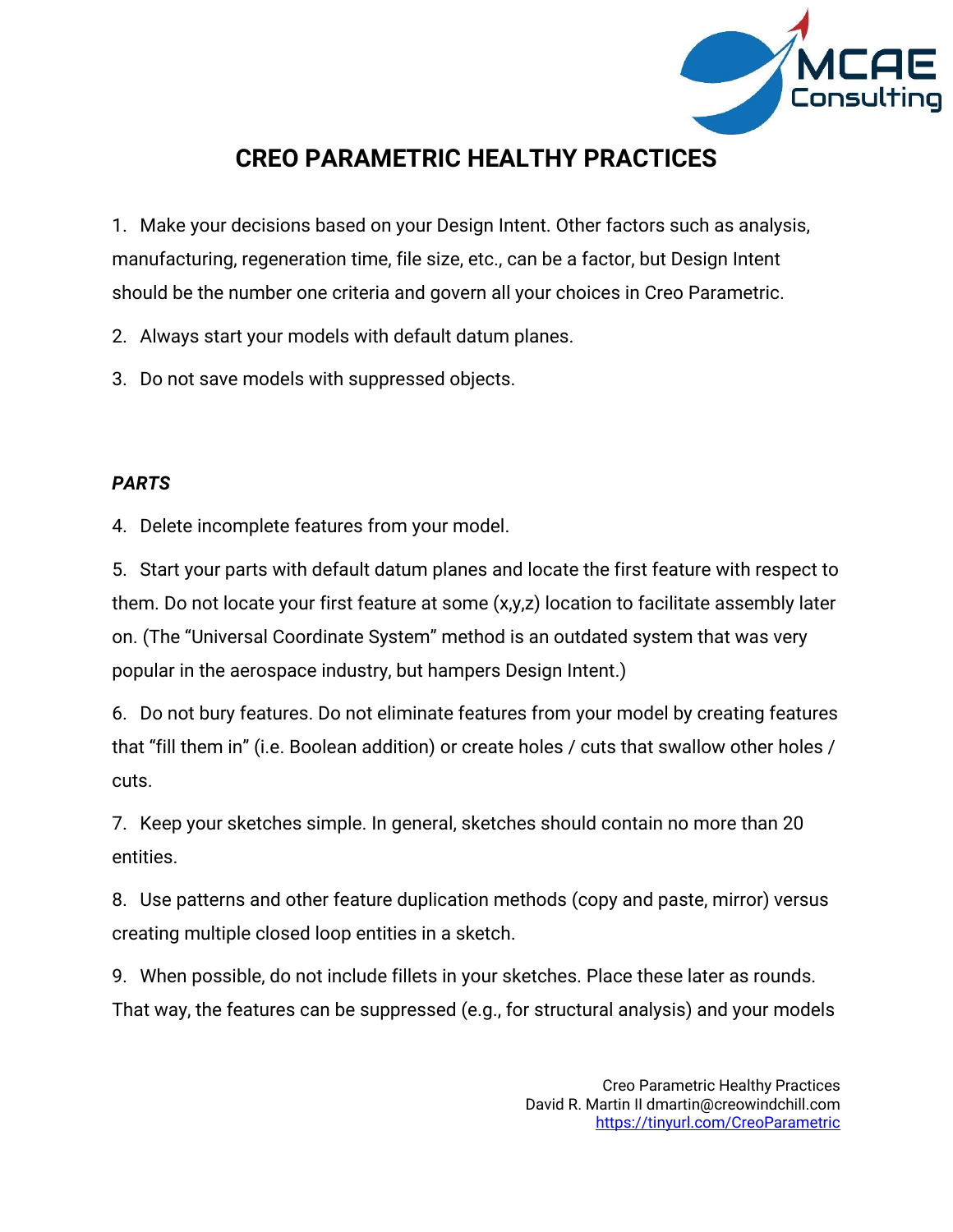Page **2** of **7**

will be more robust (changes to a sketch-based feature will be less likely to cause a subsequent feature to fail and send you into Resolve Mode).

10.Do not extend your sketches beyond the edges of your part to ensure that the cut slices completely through the model. This will result in meaningless dimensions. Instead, choose those surfaces and edges as Sketch References so that your sketches can lock into them.

11.Minimize the number of parents for a feature whenever possible. For example, only use something as an Orientation Reference Plane for a Sketch that you intend to use as a Sketch Reference later.

12.Rounds and chamfers should appear as late in the design process as possible. As a rule of thumb, rounds and chamfers should not appear in the first half of your model tree.

13.Do not dimension features to the edges or tangent edges of rounds and chamfers.

14.Use Intent References for features like rounds, chamfer, draft, etc., so when major features change shape, those features will update their references automatically.

15.Choose your feature types carefully. For example, choose between inserting a hole and extruding a circular sketch that removes material. Example #2: a cylinder can be created via extrude, revolve, sweep or blend. The right choice depends on your design intent.

16.Choose your parent-child relationships carefully. When given the choice between dimensioning to an edge or a surface, choose the surface. And in general, when deciding between a datum plane and a surface, use the datum plane. The default datum planes make the best parents.

17.Choose the order of your features based on design intent. For example, draft features should precede shells to maintain constant wall thickness. You should always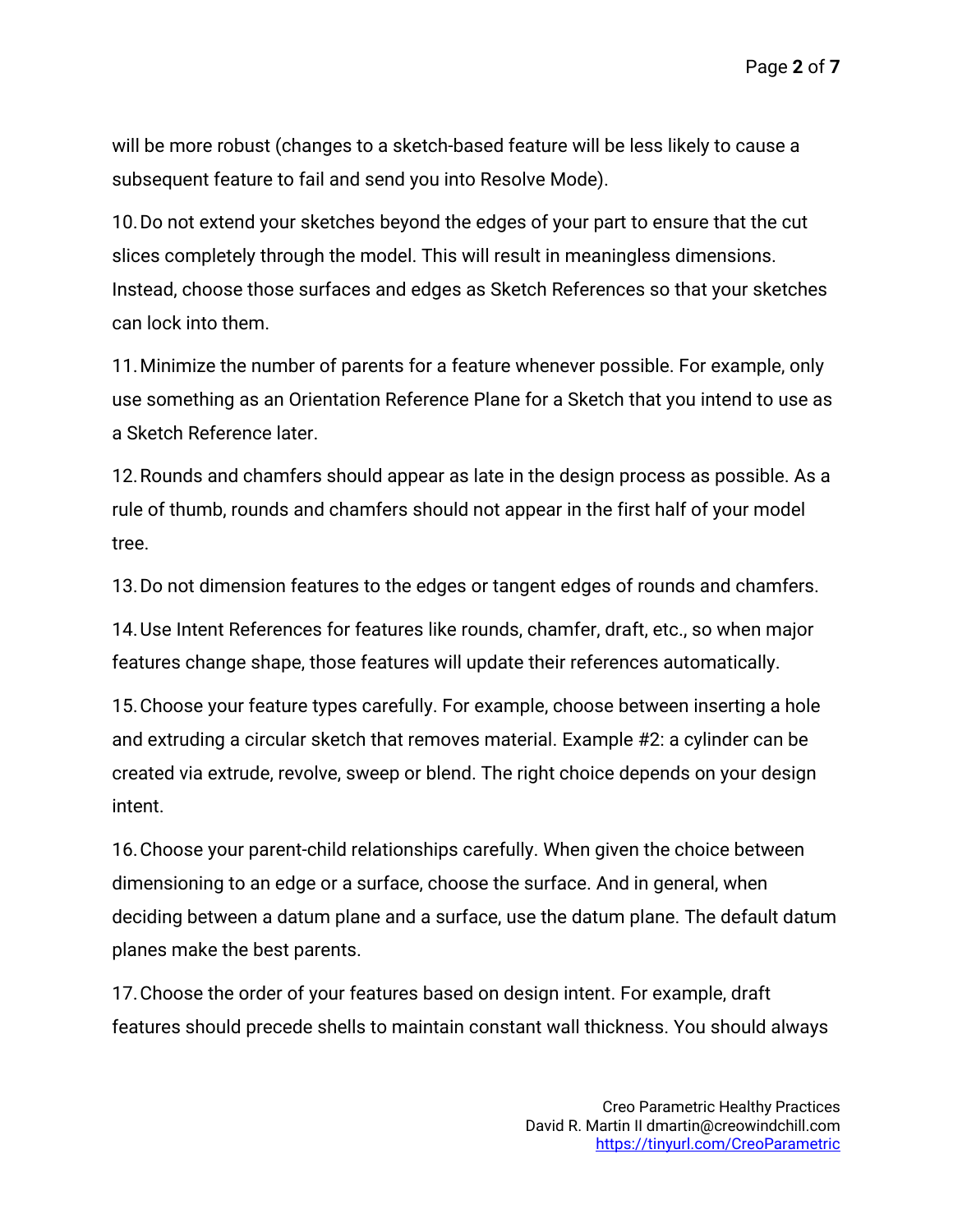consider manufacturing concerns when choosing feature order, but the order of machining operations does not determine the order in which you design features.

18.Do not convert your default datum planes into set datums. You should create one set of datums for modeling and a second set for geometric tolerancing.

19.Delete unnecessary datums.

20.Make your models user friendly.

- a. Change the names of your features and dimensions.
- b. Organize similar features together into Local Groups, and name those Local Groups accordingly.
- c. Always precede relations with a comment line.

21.Choose pattern types to reduce regeneration time as available (e.g., varying vs. general).

22.Use lightweight holes when possible.

23.For complex pattern geometry, create the lead feature as a surface, transform (copy and paste) the surface, pattern the transformed surface, create solid geometry on the transformed feature (protrusion or cut), and reference pattern the solid geometry.

24.Use UDFs when possible to maintain company standards.

25.Always "flex" your models to make sure your model is robust. Changing dimensions within acceptable ranges should not cause features to fail.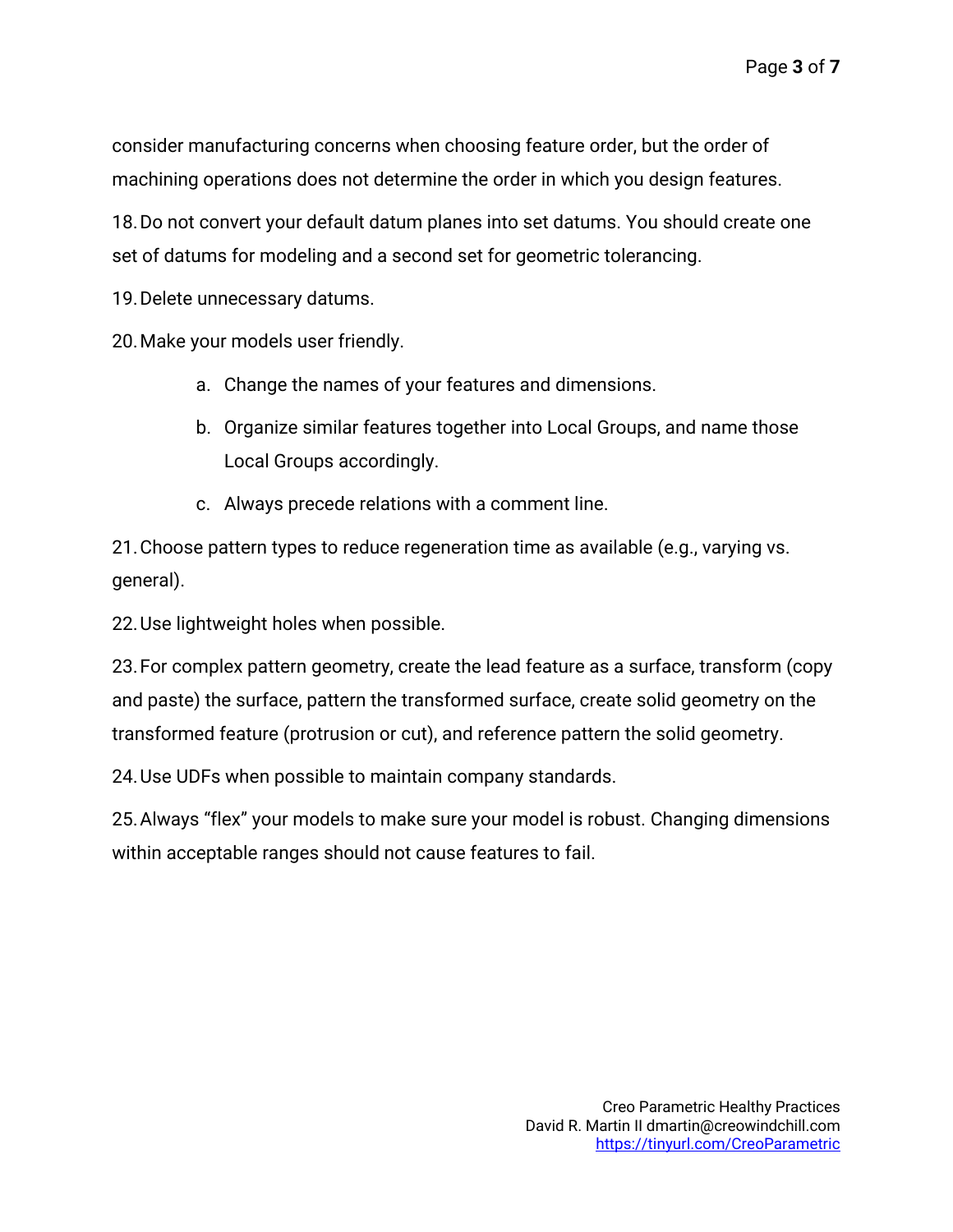Page **4** of **7**

# *ASSEMBLIES*

26.Always fully constrain your static components, especially the first component in the assembly. Typically the first component is assembled with the Default constraint.

27.Do not assemble the generic model of a family table as a component in an assembly.

28.Define Component Interfaces in your parts and assemblies so that all users will be able to assemble those components in higher-level assemblies quickly and easily. Component Interfaces enable drag-and-drop assembly.

29.Use mechanism connections for components that are capable of moving. Define motion limits as necessary. Test the range of motion using the drag functionality.

30.Leverage data from other models when designing components by using External References. The best way to use External References is through Data Sharing features such as Copy Geometry and Shrinkwrap features because the dependency can be controlled.

31.To reduce the number of references, External Copy Geometry and External Shrinkwrap features are preferred over standard Copy Geometry and Shrinkwrap features.

32.Use configuration options to limit the scope of external references in the Reference Control dialog box right from the start. If you have a license for AAX, restrict components so that they can only make references to Skeleton Models whenever possible.

33.Assembly-level features: turn off Automatic Update option for Intersected Models. This option can increase regeneration time, as all models subsequently added to the assembly will be included in the assembly-level feature, whether they are intersected or not.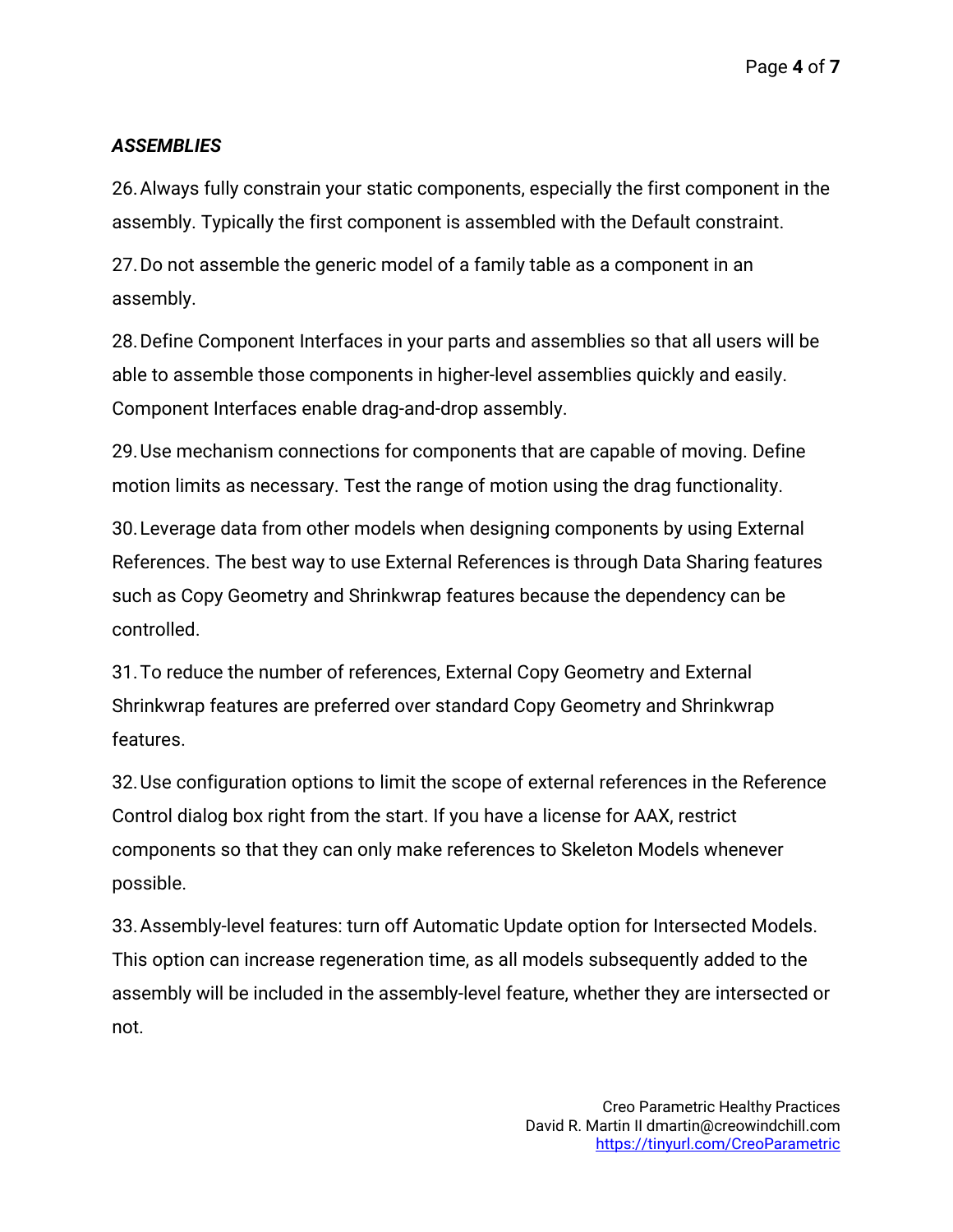34.Remove / break any Circular References in your model. Files with a .crc extension are an indication of the presence of one or more circular references.

35.Use Top Down Design (TDD) to build Design Intent at the assembly level using Skeletons, Notebooks, and data sharing features.

36.Use a standard recognizable naming convention for Master Models (i.e., asmname\_master.prt), Skeleton Models (i.e., assemblyname\_skel.prt), and Map Parts.

37.Use multiple skeletons as necessary to avoid making skeletons too complicated.

38.Avoid putting solid geometry in a Master Model as this will affect your assembly mass properties.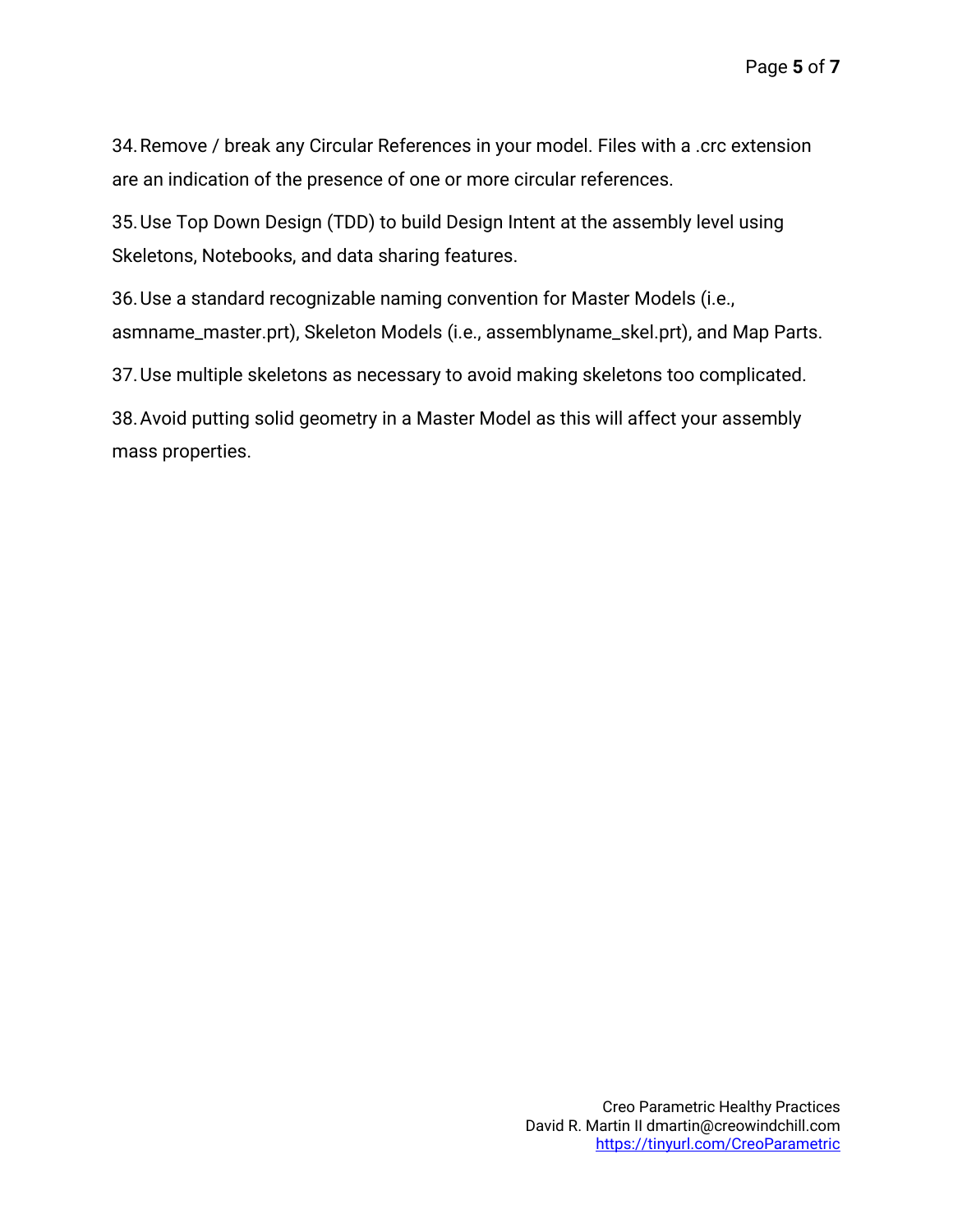# *DRAWINGS*

39.Use Show & Erase functionality to detail your drawings. At least 95% of the dimensions that appear on your drawings should be feature dimensions.

40.Do not override the values of dimensions.

41.Use the drafting tools in Drawing Mode for additional detailing only. Do not cheat your drawings (e.g., drawing a circle on a drawing as opposed to inserting a hole into a part).

42.If you find yourself creating the same basic kinds of drawings over and over again, save yourself time and effort by creating Drawing Templates.

43.Use Smart tables for BOMs, wire lists, and other reports, so that your drawings will update with changes to the assembly.

44.Filter skeleton models and master models from your BOMs. Use filter rules when possible.

45.Large Drawing Techniques:

- a. Configuration options.
- b. Drawing Reps.
- c. Apply Simplified Reps to drawing views.
- d. Simplify views using Z-clipping and Area Cross Sections as appropriate.
- e. Use the save\_display option and retrieve drawings as view only when simply viewing or printing drawings.
- f. Work on multiple smaller drawings and merge them before release.